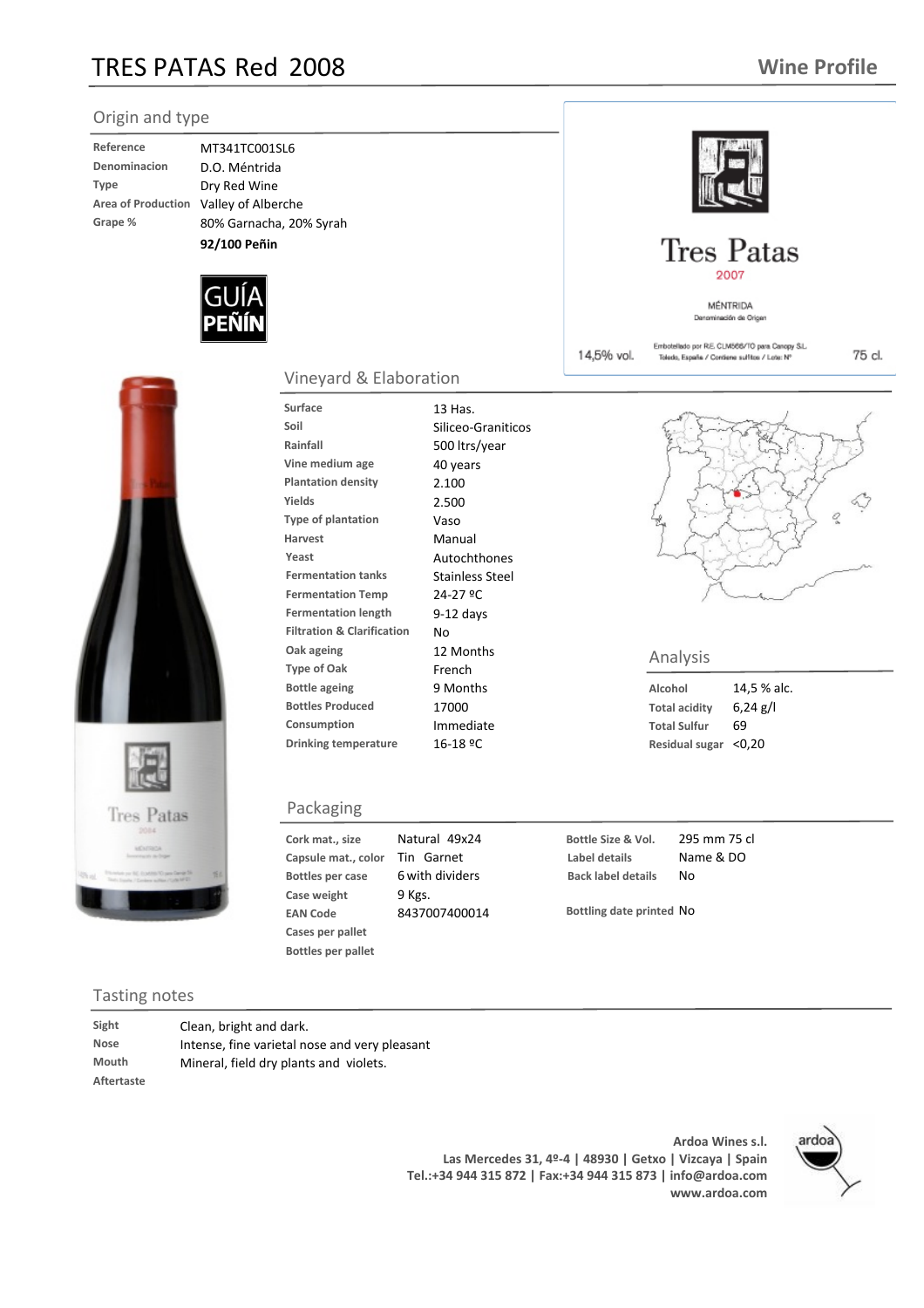## MALPASO Red 2008

### **Wine Profile**

#### Origin and type **Reference** MT341TC002SL6 **Denominacion** D.O. Méntrida **Type** Dry Red Wine **Area of Production** Valley of Alberche **Grape %** 100% Syrah Malpaso **95/100 Peñin** $2$ aa $7$ MÉNTRIDA ominación de Origer Embotellado por R.E. CLM566/TO para Canopy S.L. 14% vol. Toledo, España / Contiene sulfitos / Lote: Nº 22 Vineyard & Elaboration Surface 15 Has. **Soil** Calacareo-Arenosos **Rainfall** 450 ltrs/year **Vine medium age** 18 years **Plantation density** 3.800 **Yields** 5.500 **Type of plantation** espaldera doble cordon **Harvest** Manual Yeast **Autochthones Fermentation tanks** Stainless Steel **Fermentation Temp** 24-27 ºC **Fermentation length** 9-12 days **Filtration & Clarification** No **Oak ageing** 12 Months

**Bottle ageing** 9 Months **Bottles Produced** 19500 **Consumption** Immediate **Drinking temperature** 16-18 ºC



#### Tasting notes

| Sight      | Cherry color.                      |
|------------|------------------------------------|
| Nose       | Balsamic aroma, ripe fruit and cre |
| Mouth      | Coffee, balsamic and black fruits. |
| Aftertaste |                                    |
|            |                                    |

**Ardoa Wines s.l. Las Mercedes 31, 4º-4 | 48930 | Getxo | Vizcaya | Spain Tel.:+34 944 315 872 | Fax:+34 944 315 873 | info@ardoa.com www.ardoa.com**



75 cl.



### **The Contract Contries Contries of Oak** Analysis<br>Type of Oak **French French**

**Alcohol** 14 % alc. **Total acidity** 5,54 g/l **Total Sulfur** 11,07 **Residual sugar** <0,20

**Bottle Size & Vol.** 295 mm 75 cl **Label details** Name & DO **Back label details**

**Bottling date printed** No

### **Case weight** 9 Kgs. **EAN Code** 8437007400021 **Bottles per pallet**

49x24 Natural Tin Black

6 with dividers

**Cork mat., size Capsule** mat., color

**Bottles** per case

Packaging

**Cases per pallet**

# eamy oak.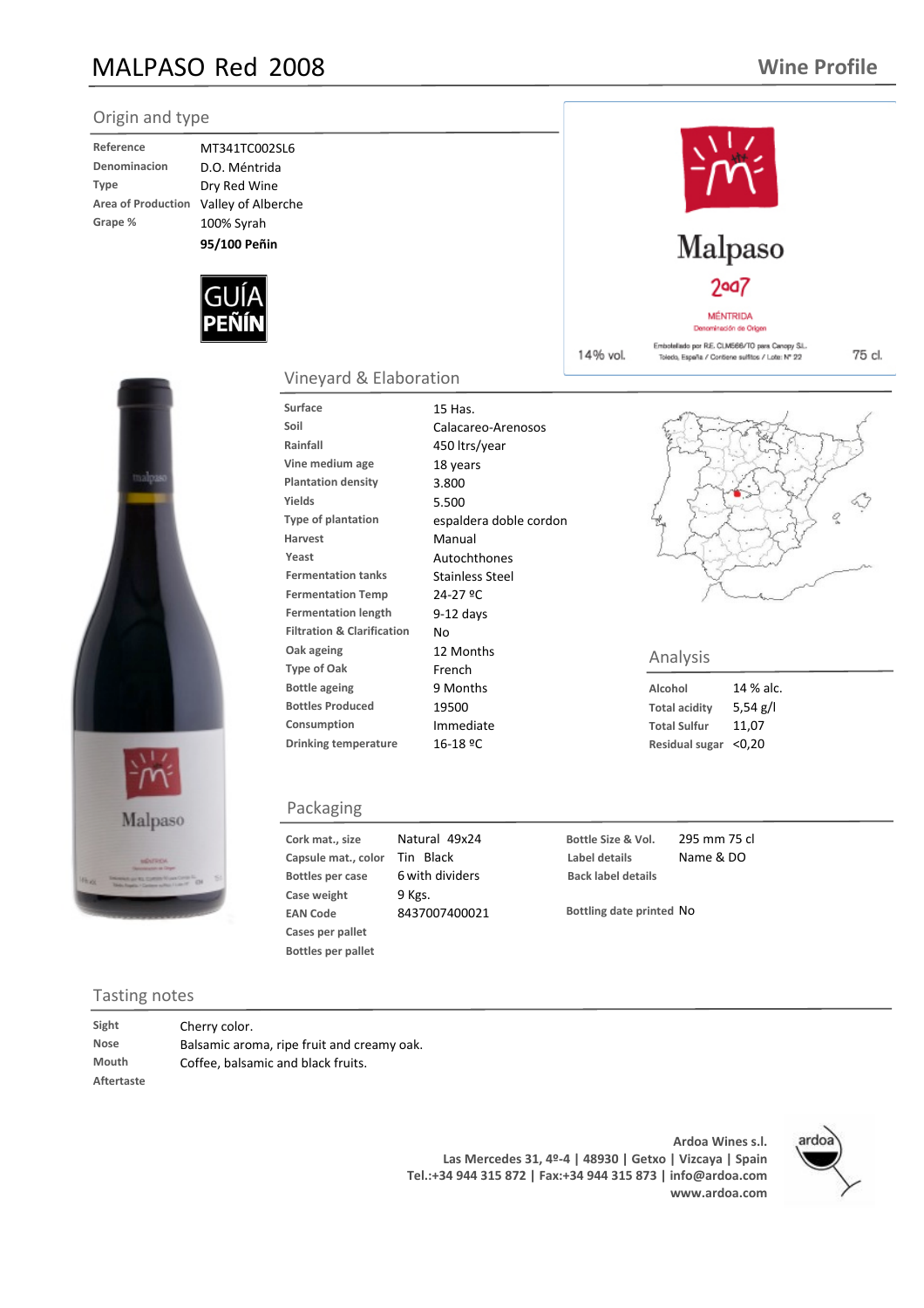## LA VIÑA ESCONDIDA Red 2008

#### Origin and type

| Reference                 |
|---------------------------|
| Denominacion              |
| <b>Type</b>               |
| <b>Area of Production</b> |
| Grape %                   |

**D.O. Méntrida Dry Red Wine Grape %** 100% Garnacha **Valley of Alberche Reference** MT341TC003SL6 **96/100 Peñin**







#### Vineyard & Elaboration

| <b>Surface</b><br>Soil<br>Rainfall<br>Vine medium age<br><b>Plantation density</b><br>Yields<br><b>Type of plantation</b><br><b>Harvest</b><br>Yeast | 1,1 Has.<br>Siliceo-Graniticos<br>600 ltrs/year<br>65 years<br>1.800<br>1.600<br>Vaso<br>Manual<br>Autochthones |                     |
|------------------------------------------------------------------------------------------------------------------------------------------------------|-----------------------------------------------------------------------------------------------------------------|---------------------|
| <b>Fermentation tanks</b><br><b>Fermentation Temp</b>                                                                                                | tinos de 1500 kg<br>23-25 ºC                                                                                    |                     |
| <b>Fermentation length</b><br><b>Filtration &amp; Clarification</b>                                                                                  | $12-16$ days<br>No                                                                                              |                     |
| Oak ageing<br><b>Type of Oak</b>                                                                                                                     | 18 Months<br>French                                                                                             | Analysis            |
| <b>Bottle ageing</b>                                                                                                                                 | 14-18 Months                                                                                                    | Alcohol             |
| <b>Bottles Produced</b>                                                                                                                              | 2250                                                                                                            | Total acidity       |
| Consumption                                                                                                                                          | 8 Months                                                                                                        | <b>Total Sulfur</b> |
| <b>Drinking temperature</b>                                                                                                                          | 17-19 ºC                                                                                                        | Residual sug        |

#### Packaging

**Cork mat., size Capsule** mat., color **Case weight** 9 Kgs. **EAN Code** 8437007400038 **Cases per pallet Bottles per pallet** 49x24 Natural Tin Silver **Bottles** per case 6 with dividers

**Bottle Size & Vol.** 295 mm 75 cl. **Label details** Name & DO **Back label details**

**Bottling date printed** No

Tasting notes

**Aftertaste**

**Sight** Cherry and nice deep garnet color. **Nose** Mineral aromas, creamy oak, sweet spices, ripe fruit and herbs from the mountain. **Mouth** Savory, bitter, good acidity and long.

> **Ardoa Wines s.l. Las Mercedes 31, 4º-4 | 48930 | Getxo | Vizcaya | Spain Tel.:+34 944 315 872 | Fax:+34 944 315 873 | info@ardoa.com www.ardoa.com**





**Total acidity** 6,43 g/l **Total Sulfur** 9,6 **Residual sugar** <0,20

**Alcohol** 14,5 % alc.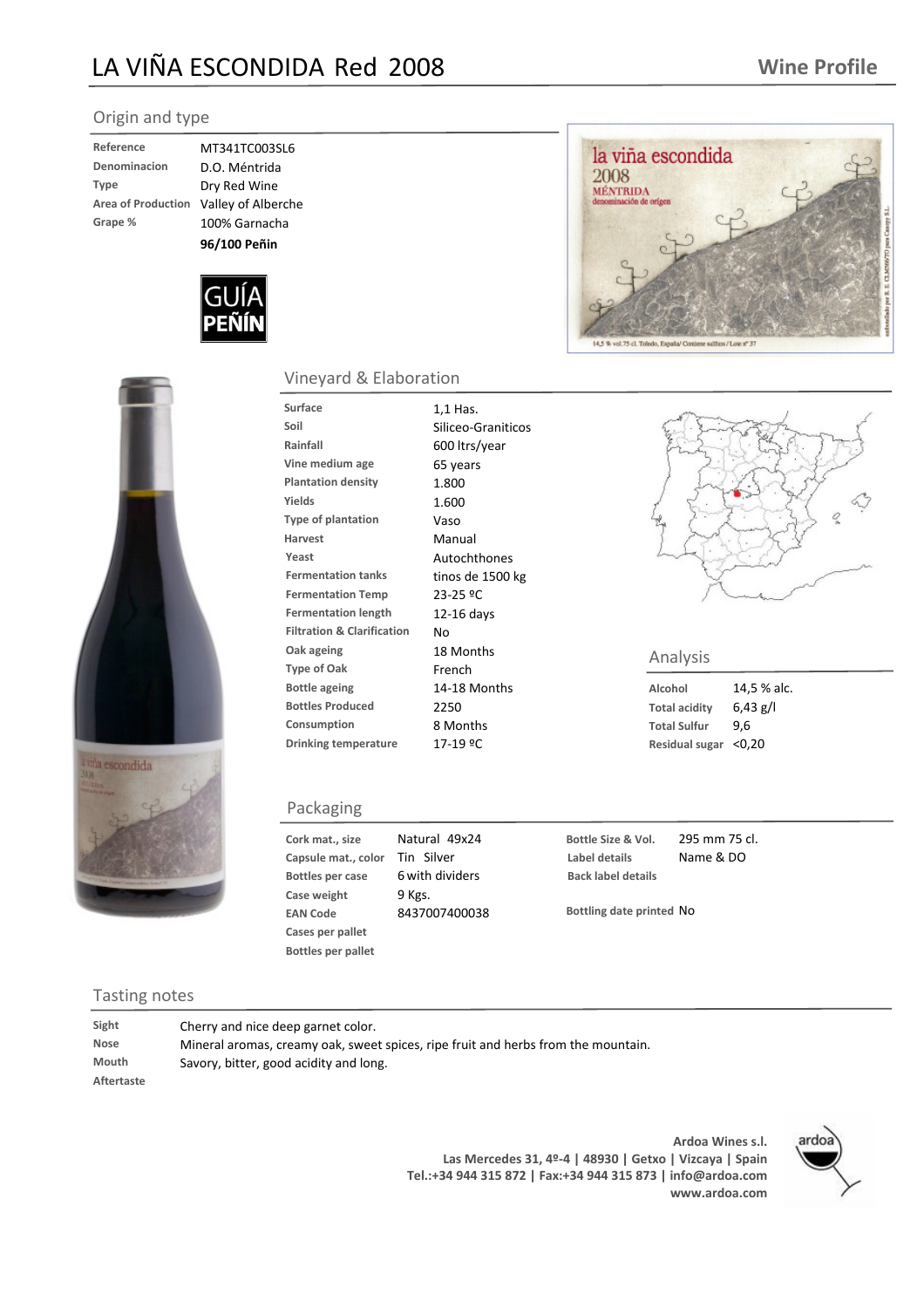## CONGO Red 2009

#### Origin and type

| Reference                 |
|---------------------------|
| Denominacion              |
| <b>Type</b>               |
| <b>Area of Production</b> |
| Grape %                   |

D.O. Méntrida **Dry Red Wine Grape %** 100% Garnacha **Velley of Alberche Reference** MT341005SL6 **92/100 Peñin**





### Tasting notes

| Sight       | Deep cherry color.                            |
|-------------|-----------------------------------------------|
| <b>Nose</b> | Mineral aromas, ripe fruits, thyme and fresh. |
| Mouth       | Fresh and mineral flavor.                     |
| Aftertaste  |                                               |

## **Ardoa Wines s.l. Tel.:+34 944 315 872 | Fax:+34 944 315 873 | info@ardoa.com**



### 3/4L 100% MÉNTRIDA garnacha  $12008$ R.E.CLM566/TO 14,5%VOI Vino tinto de uva 100 % garnacha de viñas viejas cultivadas en suelo granítico a una altitud de 750 m,<br>en las estribaciones sur de la sierra de Gredos en el Real de San Vicente Embotellado para Canopy st. Toledo. España<br>Lote - 041 . Contiene sulfitos

### **Type of Oak** French Analysis **Analysis**<br> **Type of Oak** French **French**

**Alcohol** 14,5 % alc. **Total acidity**

**Bottle Size & Vol.** 295 mm 75 cl. **Label details** Name, grape variety & DO **Back label details** No

**Bottling date printed** No

**Total Sulfur Residual sugar**

**Capsule** mat., color **Case weight** 9 Kgs. **EAN Code** 8437007400045 **Cases per pallet** Tin Silver **Bottles** per case 6 with dividers

**Bottles per pallet**

**Cork mat., size**

Packaging

Surface 0,8 Has.

Vineyard & Elaboration

**Bottle ageing** 12 Months **Bottles Produced** 1315 **Consumption** Immediate **Drinking temperature** 17-19 ºC

49x24 Natural

**Soil** Siliceo-Granticos **Rainfall** 600 ltrs/year **Vine medium age** 50 years **Plantation density** 2.500 **Yields** 2.200 **Type of plantation** Vaso **Harvest** Manual Yeast **Autochthones Fermentation tanks** tinos de 1500 kg **Fermentation Temp** 23-25 ºC **Fermentation length** 12-16 days **Filtration & Clarification** No **Oak ageing** 18 Months

> **Las Mercedes 31, 4º-4 | 48930 | Getxo | Vizcaya | Spain www.ardoa.com**